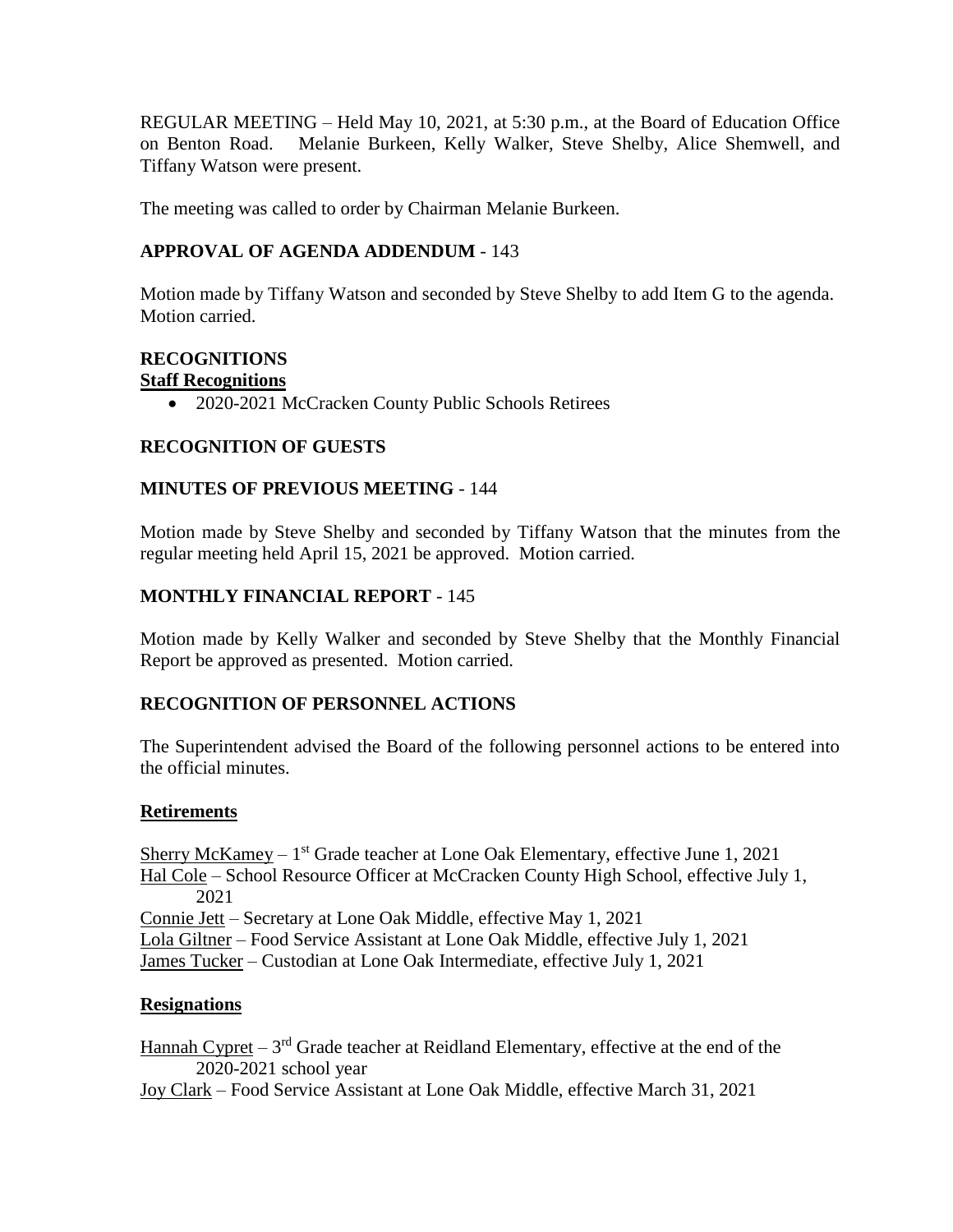## **Resignations cont'd**

Stephanie McCain – Preschool Bus Driver, effective April 23, 2021 Monica Dover – Preschool Bus Monitor, effective April 23, 2021 Chris Lacey – Head Girls Soccer Coach at McCracken County High School, effective April 11, 2021 Madeline Wooten – Districtwide  $8<sup>th</sup>$  Grade Volleyball Head/Assistant Coach, effective April 13, 2021 Substitute Secretary – Blair Feldner, Debra Burzynski Substitute Custodians – Issac Humphrey, Elizabeth Cochran, Taylor Follis, Jared Henson, Brian Schooley, John Champion, Substitute Teacher – Karen Williams

## **Transfers**

- Scott Matlock Custodian at Lone Oak Middle (225 days) to Custodian at Lone Oak Middle, (233 days), effective July 1, 2021
- Jasmine Perry Custodian at Lone Oak Middle (225 days) to Custodian at Lone Oak Middle (233 days), effective July 1, 2021

### **Appointments**

- Jacqueline Armstrong Administrative Secretary II at the Central Office, effective April 13, 2021 at a salary commensurate with the administrative secretary salary schedule
- Karla Garcia Districtwide Food Service Assistant, effective April 21, 2021 at a salary commensurate with the food service assistant salary schedule
- Keisha Babb Bus Driver, effective April 12, 2021 at a salary commensurate with the bus driver salary schedule
- Kolt Boddy Bus Monitor, effective April 19, 2021 at a salary commensurate with the bus monitor salary schedule
- Mallory Austin Wellness Coordinator at McCracken County High School, effective April 12, 2021 at a salary commensurate with the increment salary schedule
- Christa Franklin Level 4 Assistant Softball Coach at McCracken County High School, effective March 29, 2021 at a salary commensurate with the increment salary schedule
- Certified Tutor Anne Marie Whitis (Lone Oak Elementary)

21<sup>st</sup> CCLC Certified Tutor – Debra Talbert (Hendron Lone Oak Elementary)

Summer Certified Tutors – Katrina Masek, Patricia Farmer, Sarah Wurth, Michelle O'Neill, Katelynn Pritchard, Liberty Moore, Emily Griffith, Kathryn Shaughnessy-Williams, Jodi McIntosh, Kaitlynn Reichert, Alona Wheeler, Teresa Wheat, Lenise Teel, Aymee Knight, Debra Talbert, Haley Russell, Mindy Varel (Hendron Lone Oak Elementary); Jill Dobson, Andria Miller, Emily Gray, Aleah Gregory, Reba Wiggins, Ann Morrow, Audreanna Fitzgerald, Katie Hollowell, Hillary Price, Michele Robertson, Lonna Starnes (Concord Elementary); Kayla Redden, Jodi Belt, Alexandria Jones, Katie Williams, Jessica Campbell, Megan Powers, Emily Taylor,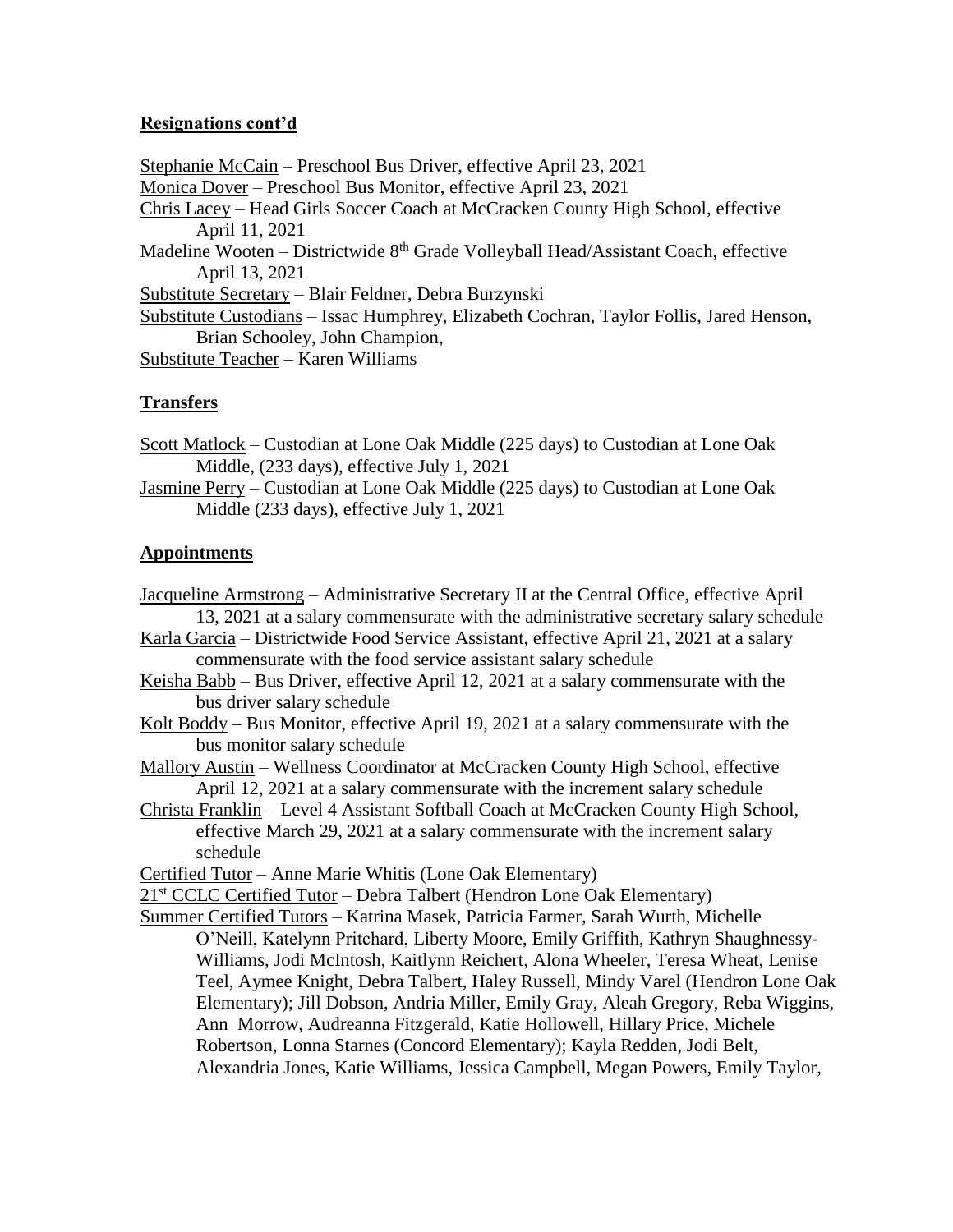## **Appointments cont'd**

Lillian Purrenhage, Meaghan Schoensiegel, Jose Garcia, Jessica Cox (Reidland Intermediate)

Summer Classified Tutors – Ashlea Barde, Karlie Wentworth, Valerie Jacobs, Gontica McCuiston (Hendron Lone Oak Elementary); Alexandria McIntosh (Reidland Intermediate)

Substitute Custodian – Terry Harding

Substitute Teachers – Emily Courtney, Madisen Elrod, Aymee Knight, Diana McGill, Liberty Moore, Megan Powers, Kaitlynn Reichert, Mindy Varel, Teresa Wheat, Alona Wheeler, Seth Wyatt

## **MAINTENANCE/FACILITIES REPORT**

The Maintenance/Facilities Report was presented.

# **SUPERINTENDENT REPORT**

The Superintendent presented a report on district activities.

## **BOARD OF EDUCATION REPORT**

The Board of Education Report was presented.

### **CONSENT AGENDA** - 146

Motion made by Tiffany Watson and seconded by Alice Shemwell that items listed on the Consent Agenda, with the exception of *Request for Use of District School Buses by Outside Agencies*, be approved. Motion carried.

### Approval of the Submission of a GEER Grant on behalf of MCPS FRYSC

Approved the submission of a GEER grant.

## Approval of the Submission of an H.B. Fuller Grant on behalf of MCHS/Heath Middle School Future Problem Solving

Approved the submission of an H.B. Fuller grant.

## Approval of the Receipt of a Classics for Kids Matching Grant on behalf of Concord Elementary School

Approved the receipt of a Classics for Kids matching grant.

Approval of the Receipt of a Walmart Grant on behalf of Concord Elementary School

Approved the receipt of a Walmart grant.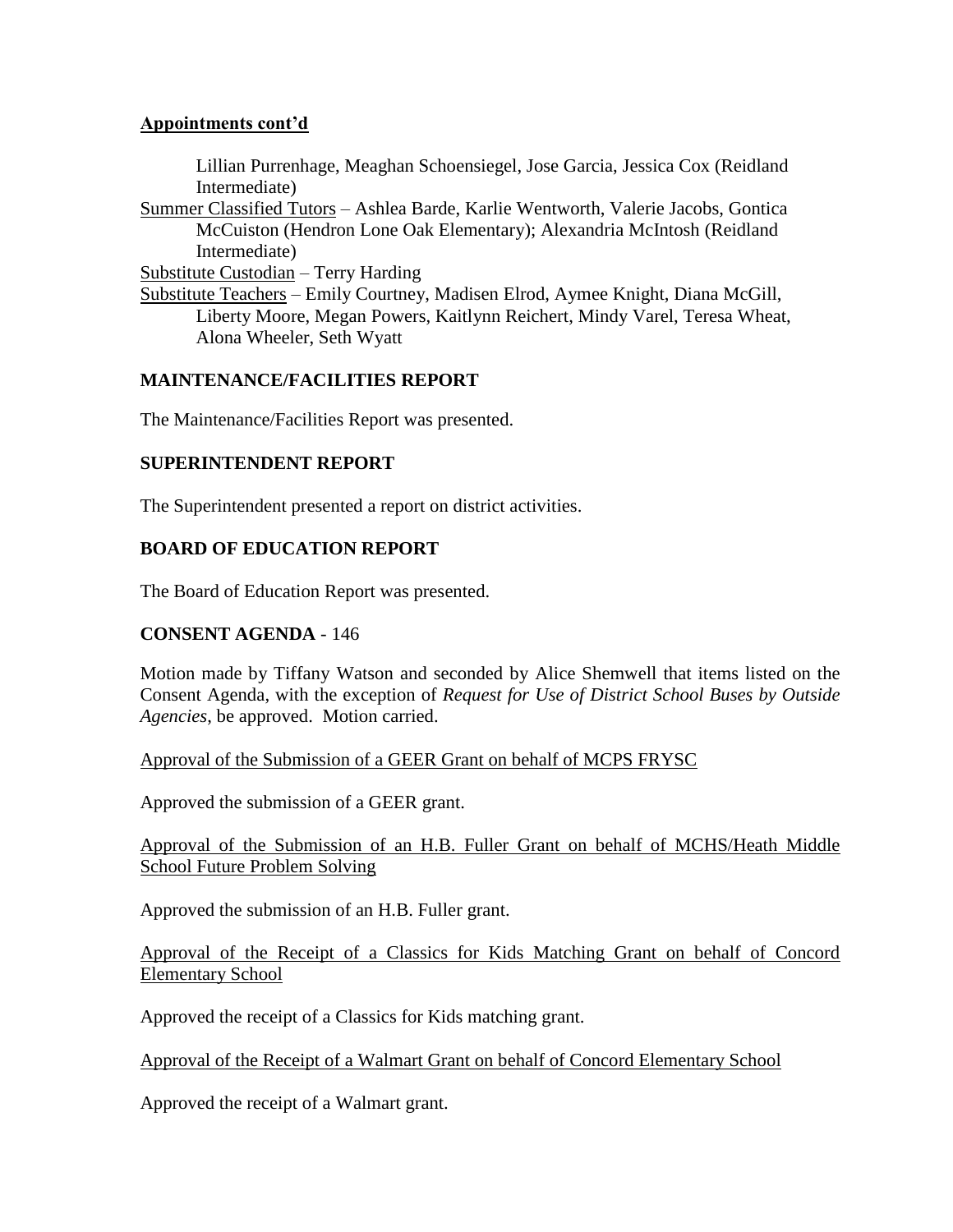# **Consent Agenda cont'd**

Approval of the Receipt of a 21<sup>st</sup> Century Continuation Grant on behalf of Heath Middle School

Approved the receipt of a  $21<sup>st</sup>$  Century continuation grant.

Approval of the Recommendations for Improving the School Nutrition and Physical Education Environment in McCracken County Public Schools

Approved the WellSAT District Scoreboard indicating that all wellness guidelines are being followed.

### Contract with EMS LINQ

Approved the contract with EMS LINQ to host the district website, ADA compliance scan, App License.

### Contract between McCracken County High School and Music Theatre International

Approved the contract with Music Theatre International and McCracken County High School for the performance of Disney's *High School Musical One Action Edition*.

### Financial Audit Contract – FY2021

Approved the Financial Audit Contract for FY2021.

#### Agreements with Fifth Third Bank

Approved the agreements with Fifth Third Bank and allow the board-appointed Treasurer to serve as the authorized representative.

#### Credit Application

Approved the credit application, as presented.

#### Bond of Depository

Approved the Bond of Depository form relating to the accounts held in the district's federal identification number.

#### Activity Fund Budgets for 2021-2022

Approved the activity fund budgets for the 2021-2022 school year.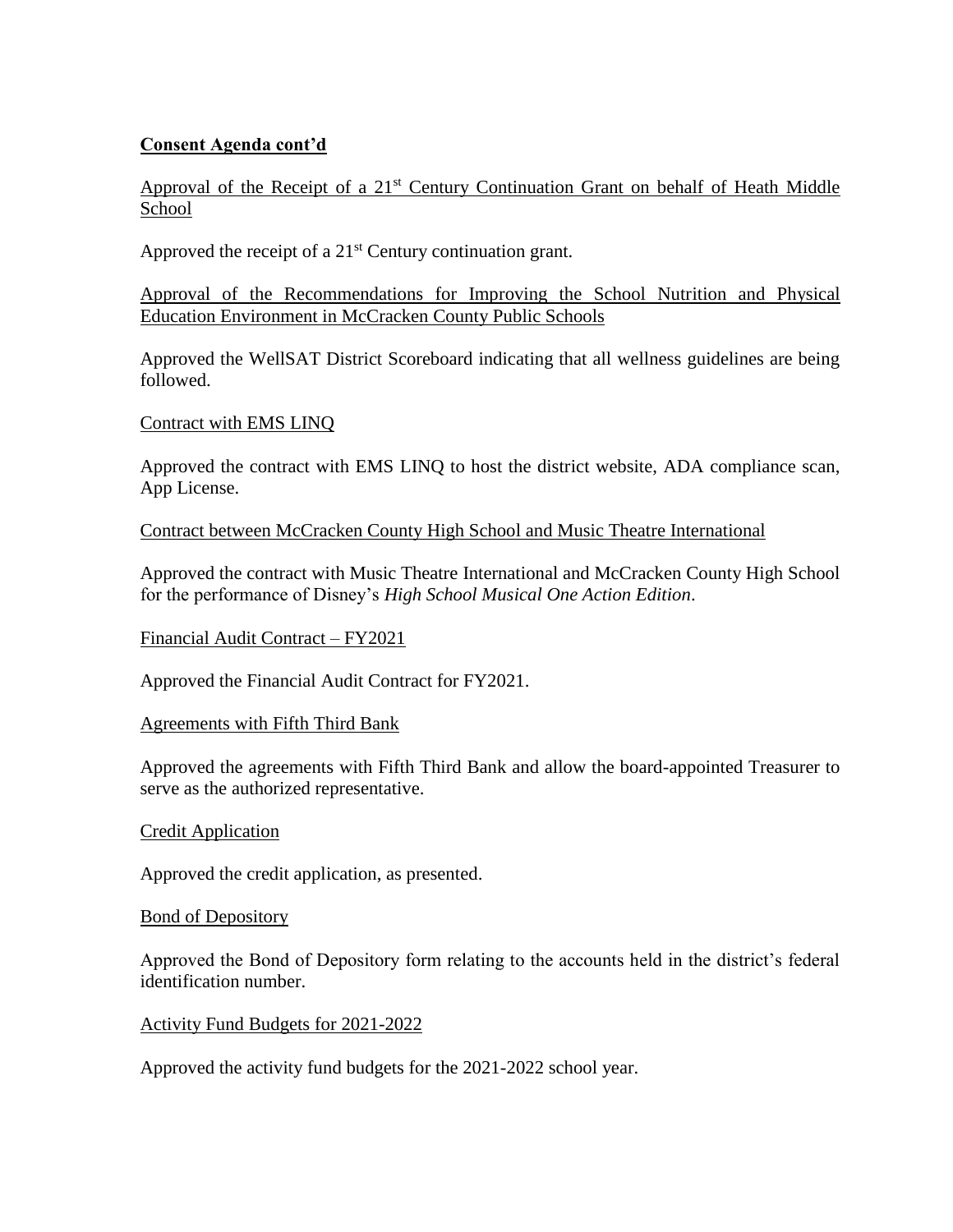## **Consent Agenda cont'd**

### Professional Memberships for Medicaid Billing

Approved granting permission to reimburse employees for professional memberships when required for Medicaid billing, as presented.

#### Indirect Costs

Approved the indirect cost rate for the food service fund and ESSER grants for the 2021- 2022 fiscal year.

### Job Description

Approved the creation of a job description for Mustang Academy Coordinator.

### Revisions to the 2020-2021 Salary Schedule

Approved the revisions to the 2020-2021 salary schedule, as presented.

## Request for Permission to Approve Advertising for Bids for the Proposed Heath Elementary School Forcemain Project

Approved granting permission to advertise for bids for the proposed Heath Elementary School forcemain project.

#### Superintendent and Treasurer Financial Report

Reported on the monthly expenses from the Superintendent's and Treasurer's budgets.

#### McCracken County High School Athletic Contest(s) Contracts

Approved the contracts for various athletic events on behalf of McCracken County High School, as presented.

#### Educational Field Trips

Approved the educational field trips as listed.

| <b>SCHOOL</b> | <b>ORGANIZATION</b> | <b>DESTINATION</b> | <b>DATES</b>  |
|---------------|---------------------|--------------------|---------------|
|               |                     |                    |               |
| <b>MCHS</b>   | Coed Cheer          | Winchester, KY     | $5/13 - 5/14$ |
| <b>MCHS</b>   | Trap Team           | Berea, KY          | $6/11 - 6/12$ |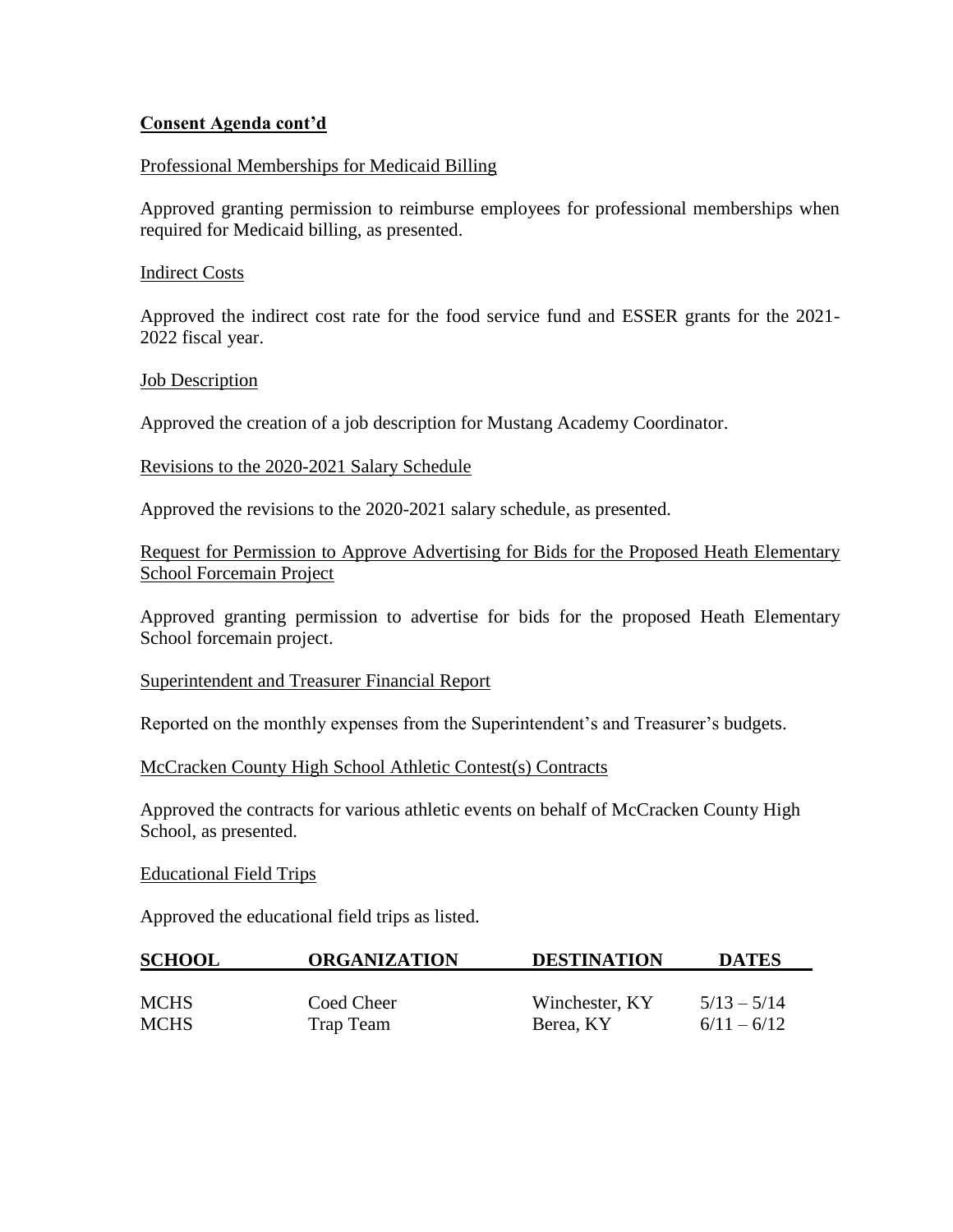# **Educational Field Trips cont'd**

# **PRIOR APPROVAL**

| <b>SCHOOL</b>              | <b>ORGANIZATION</b>                                     | <b>DESTINATION</b>             | <b>DATES</b>                |
|----------------------------|---------------------------------------------------------|--------------------------------|-----------------------------|
| <b>MCHS</b><br><b>MCHS</b> | <b>Boys Basketball</b><br>All-Girl Cheer                | Lexington, KY<br>Lexington, KY | $3/31 - 4/4$<br>$4/1 - 4/3$ |
|                            | <b>Schoolwide Fundraising Requests</b>                  |                                |                             |
|                            | Approved the schoolwide fundraising requests as listed. |                                |                             |

| <b>SCHOOL</b>              | <b>GROUP</b> | <b>PROJECT</b>      | <b>DATES</b>    |
|----------------------------|--------------|---------------------|-----------------|
| <b>Reidland Elementary</b> | Schoolwide   | <b>Online Store</b> | $9/9 - 9/16/21$ |

## **PRIOR APPROVAL**

| <b>SCHOOL</b>         | <b>GROUP</b> | <b>PROJECT</b>          | <b>DATES</b> |
|-----------------------|--------------|-------------------------|--------------|
|                       |              |                         |              |
| Hendron Lone Oak Elem | <b>PTO</b>   | <b>Teacher Tailored</b> | $5/1 - 6/30$ |

### Leave of Absence

Approved the following leaves of absence:

Elizabeth Davison – medical leave of absence, effective March  $22 - 26$ ,  $2021$ 

- Kelly Rottman medical leave of absence, effective April 27, 2021 and extending through the end of the 2020-2021 school year
- Rita Coley extension of medical leave of absence, effective March 26, 2021 and extending through April 16, 2021
- Michelle McGlenon extension of medical leave of absence, effective through April 28, 2021
- Molly Smith maternity leave of absence, effective March 22, 2021 and extending through the end of the 2020-2021 school year
- Kris O'Shaughnessy extension of medical leave of absence, effective through April 30, 2021
- Brittany English medical leave of absence, effective through May 21, 2021
- Lisa Steele extension of medical leave of absence, effective through June 8, 2021
- Michael Gaia medical leave of absence, effective March 1-15, 2021
- Natalie Carter maternity leave of absence, effective June 10, 2021 and extending through August 16, 2021
- Janice Weitlauf leave of absence, effective May 3-21, 2021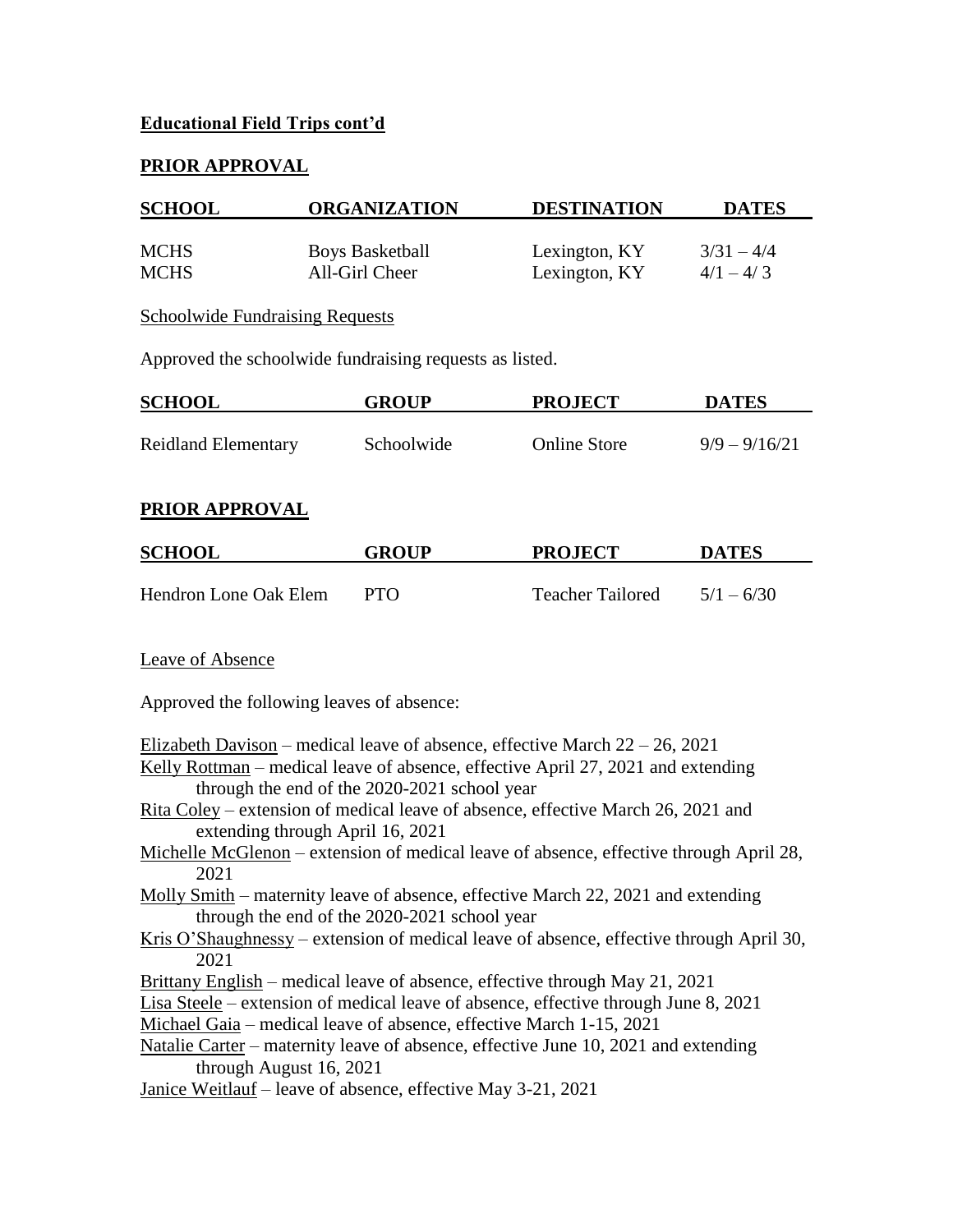## **Leave of Absence cont'd**

| Sarah Thompson – maternity leave of absence, effective September 27, 2021 and                 |
|-----------------------------------------------------------------------------------------------|
| extending through January 3, 2022                                                             |
| Kimberly Carper – medical leave of absence, effective April 5, 2021 and extending             |
| through April 16, 2021                                                                        |
| <u>Sherri Doom</u> – medical leave of absence, effective April 14, 2021 and extending through |
| May 31, 2021                                                                                  |
| Lola Giltner – medical leave of absence, effective April 12, 2021 and extending for a         |
| period of six weeks                                                                           |
| Gayle Townsend – medical leave of absence, effective April 5, 2021 and extending              |
| through April 26, 2021                                                                        |
| Tammy Patterson – intermittent medical leave of absence, effective March 19, 2021 and         |
| extending through the end of the 2020-2021 school year                                        |
| Kelly Glass – medical leave of absence, effective March 8, 2021 and extending through         |
| April 21, 2021                                                                                |
| Kaitlyn Scrivner – medical leave of absence, effective April 15, 2021 and extending           |
| through April 26, 2021                                                                        |
| Kelsey Kendall – maternity leave of absence, effective July 13, 2021 and extending for a      |
| period of eight weeks                                                                         |
|                                                                                               |

# **Pre-Approved Leave of Absence**

Angela Harding – January 4 – 13, 2021 Loretta Wallace – January 19 – 29, 2021 Kelly Walker – January  $11 - 28$ , 2021 Deborah Dycus – January 5 – 14, 2021 Cathy England – January 19 – February 1, 2021

# **FY2022 TENTATIVE BUDGET** - 147

Motion made by Steve Shelby and seconded by Kelly Walker to approve the FY2022 Tentative Budget, as presented. Motion carried.

# **PROFESSIONAL NEGOTIATIONS PROPOSALS AND AGREEMENT** - 148

Motion made by Steve Shelby and seconded by Tiffany Watson to approve the Professional Negotiations Proposals and Agreement, as presented. Motion carried.

# **AUDIT COMMITTEE FOR FY2021**

Appointed Melanie Burkeen and Kelly Walker to serve on the Audit Committee for the External Audit for FY2021.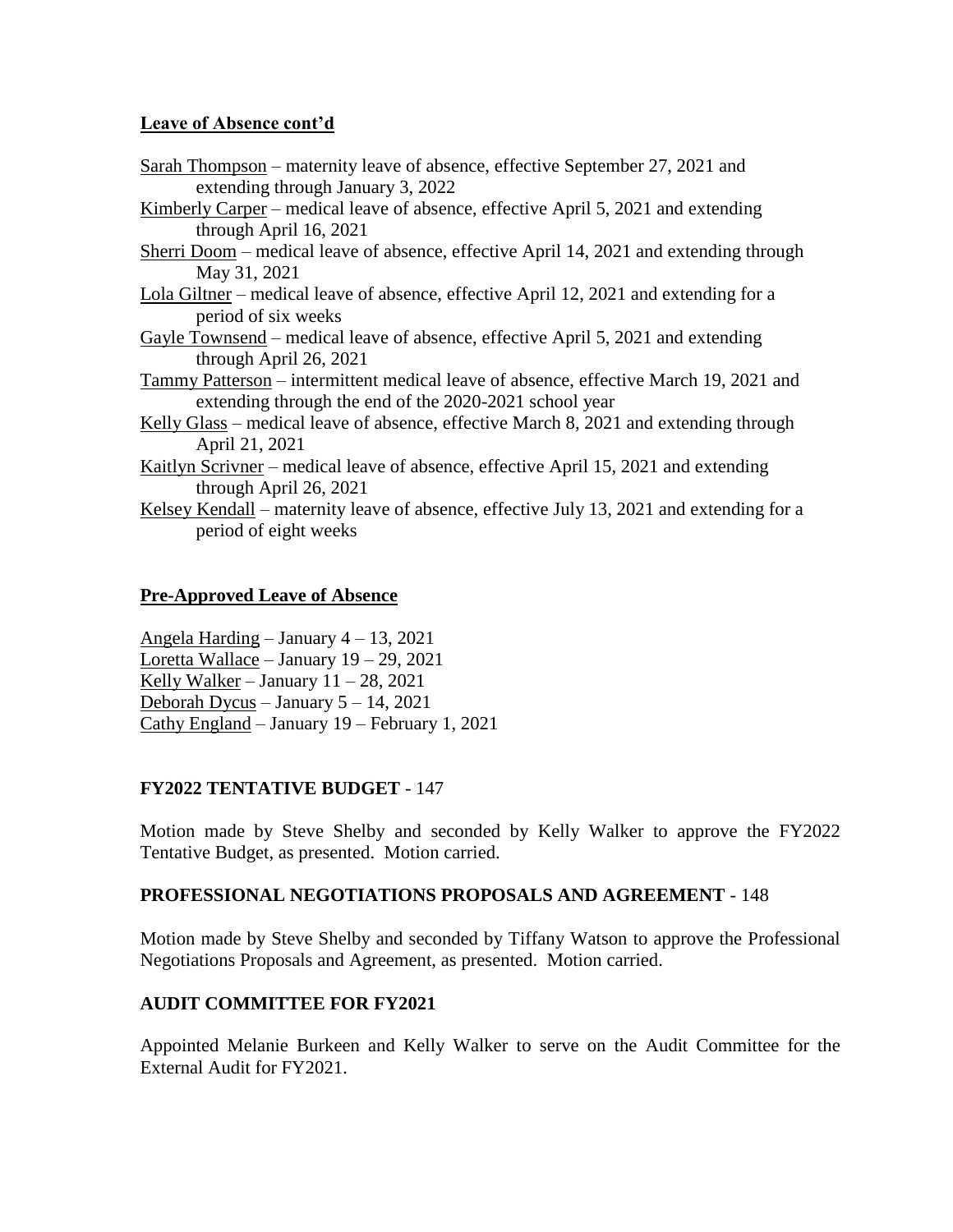# **ITEM TABLED - REQUEST APPROVAL OF THE LOCAL PLANNING COMMITTEE APPROVED DISTRICT FACILITY PLAN** - 149

Motion made by Kelly Walker and seconded by Steve Shelby to table Request Approval of the Local Planning Committee Approved District Facility Plan. Motion carried.

## **APPROVAL OF BID PROPOSALS**

### INSTRUCTIONAL MATERIALS – 150

Motion made by Tiffany Watson and seconded by Alice Shelby to approve all vendors who submitted a bid for instructional materials purchases for FY 2021-2022. Motion carried.

### OFFICE SUPPLIES – 151

Motion made by Steve Shelby and seconded by Kelly Walker to approve all vendors who submitted a bid for office supplies purchases for FY 2021-2022. Motion carried.

### DISTRICTWIDE SOLID WASTE REMOVAL – 152

Motion made by Tiffany Watson and seconded by Steve Shelby to approve accepting the bid submitted by Republic Services for the 2021-2022. Motion carried.

#### DISTRICTWIDE FLOOR FINISH **–** 153

Motion made by Kelly Walker and seconded by Alice Shemwell to approve the bids submitted by all bidders for the 2021-2022 school year. Motion carried.

#### CUSTODIAL SUPPLIES – 154

Motion made by Alilce Shemwell and seconded by Kelly Walker to approve the bids submitted by all bidders for the 2021-2022 school year. Motion carried.

#### MAINTENANCE SUPPLIES – 155

Motion made by Steve Shelby and seconded by Tiffany Watson to approve the bids submitted by all bidders for the 2021-2022 school year. Motion carried.

### PETROLEUM PRODUCTS: DIESEL & GAS - 156

Motion made by Kelly Walker and seconded by Steve Shelby to accept the bid submitted by Midwest Terminal, Inc. for the 2021-2022 school year. Motion carried.